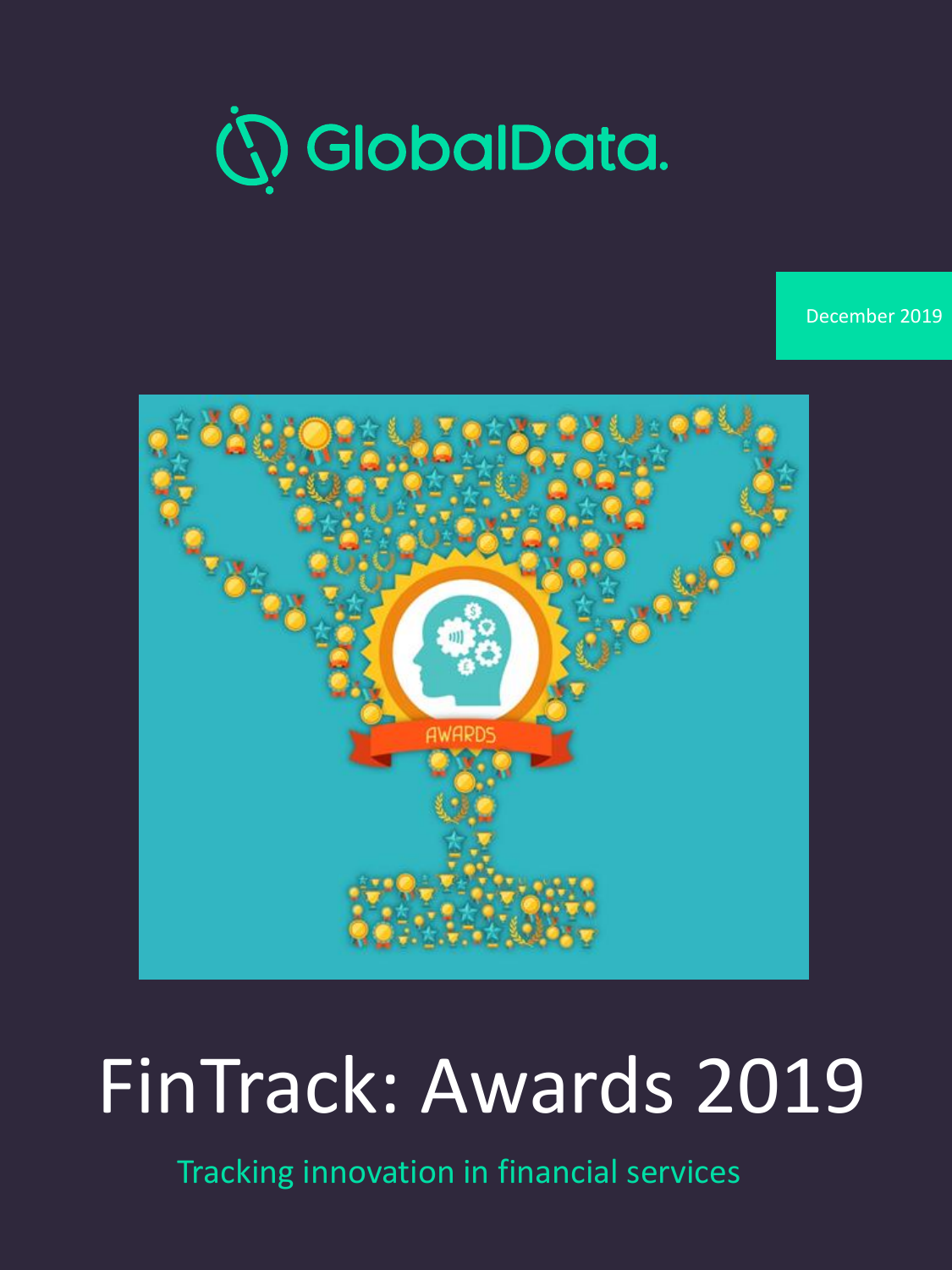## **CONSUMER PAYMENTS**

## Winner - *VISA*

Visa Next, the API introduced by Visa in April 2019, is an ambitious launch of the type that only the international card schemes have the scale to realize. Visa Next is designed to allow Visa's clients, partners, issuers, and processors to build and test custom-built payments products and services using a central platform. A highly ambitious project, the API has the potential to quietly transform the mobile payment space and place Visa at its center. For example, it will allow issuers to build features such as letting card holders create a digital card with customized capabilities on-demand. This could include parents sending a digital card to their children, with built-in spending restrictions and parental controls. This service is thus likely to power a wide range of innovations in the years to come.



## **Runner up –**

Launched in January 2019, Dolfin is a QR code-based mobile payments wallet – and critically the first open-loop mobile payments wallet in the Thai market. In and of itself, Dolfin does not break new ground, but it will play a key role in the development of electronic payments in Thailand, since the market is already familiar with closed-loop mobile wallets. Dolfin allows for in-store, online, and P2P payments with cards, bank accounts, or stored credit – making it not only versatile but accessible to any Thai consumer with access to a smartphone.



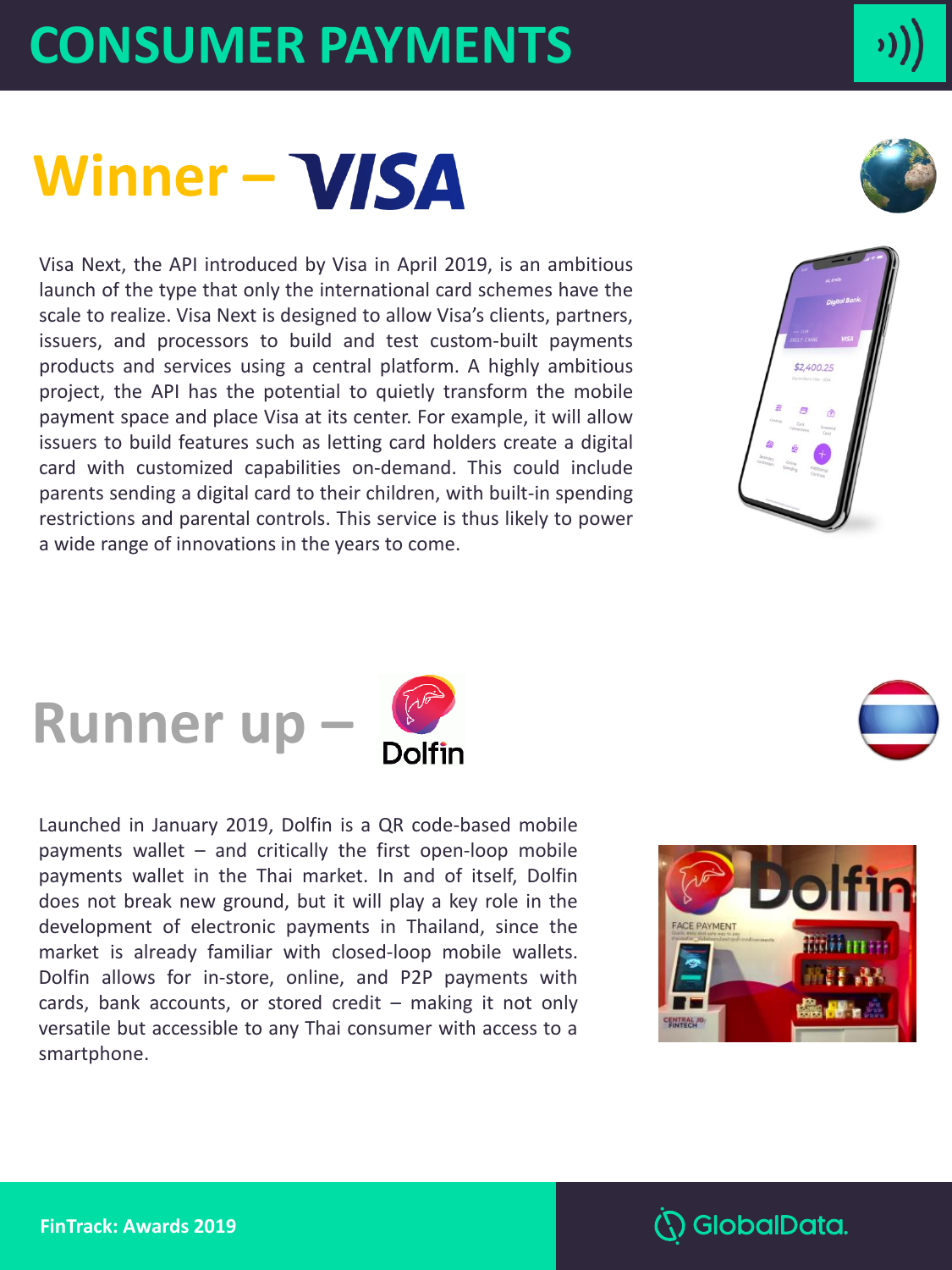### **INSURANCE**

data to underwrite risk on a case-by-case basis.

Beam is a prime example of how insurers can leverage connected devices to improve multiple areas of their business, from claims management to underwriting. Beam sells group dental insurance plans that provide all members with a smart toothbrush that can monitor brushing habits, as well as other products to improve dental hygiene. Based on brushing habits, Beam then assigns a brushing score to each group. Groups that brush well will be less likely to make a claim on Beam's dental policy and are rewarded with lower premiums. This improves the outcome for all players involved by reducing claims incidences for the insurer, lowering premiums for the customer, and improving dental health for users.

Avibra is an insurance provider that provides free term life insurance. Users automatically receive \$10,000 in cover for downloading the app and can increase this amount through good habits. These are monitored by Avibra's AI assistant, which collects user data from a wide range of sources including fitness trackers, social media, and credit cards. Favorable habits range from completing a college degree, sleeping eight hours a night for a week, or making a charitable donation. While Avibra is likely to polarize opinion due to the huge amount of personal data it collects, it is a good example of the use of big data and AI in the insurance industry. It also provides some insight into the future of insurance, as insurers use more and more personal















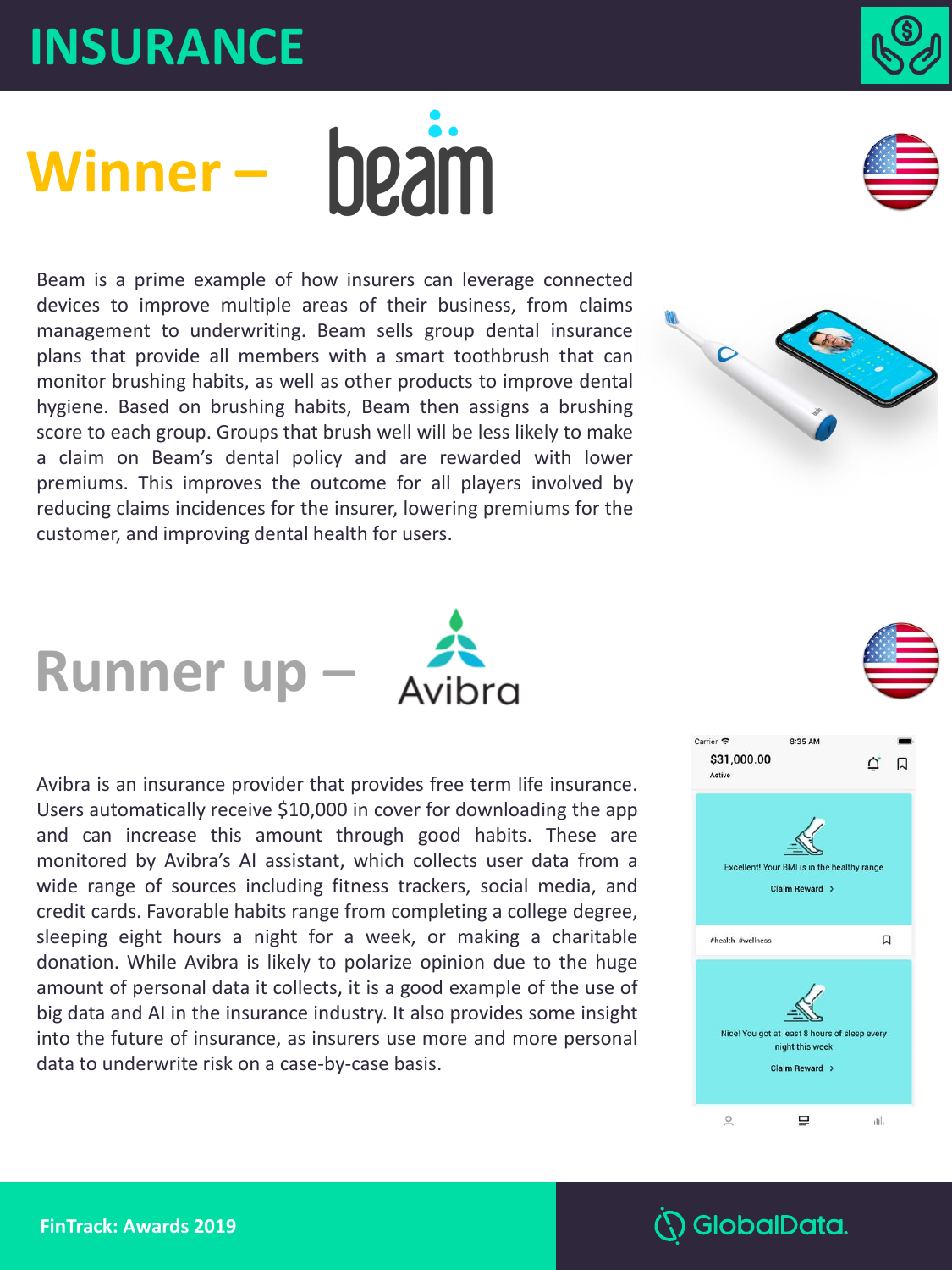### **RETAIL BANKING**

# Winner - TANDEM

Launching in 2020, Tandem will use an API to analyze the transaction and credit history of consumers who are normally denied a mortgage. It aims to create an intelligent credit-scoring method to establish a more accurate picture of creditworthiness, such as for self-employed consumers. This will allow the bank to lend to consumers who can afford a mortgage but do not have a regular salary that conventional credit scoring relies on, or help tailor a more personalized approach.

The API should also make the process simpler and quicker for consumers as they will not have to manually find documents, as these can be extracted automatically. Customers can also sign up to a steering group for co-creating mortgage products such as early automatic equity release mortgages or a flexi-mortgage that allows customers to flip between interest-only and principle plus when they want.



**Runner up**  $-\bigotimes_{\text{Bank}} \text{Discount}$ 

Rather than have a transactional relationship with their customers, the bank's products are aligned so that both parties gain. For example, having emergency savings makes a consumer less likely to go into default, allowing the bank to make more low-risk loans. The consumer in turn benefits from dynamic interest rates that get better as they become a safer, more profitable customer.









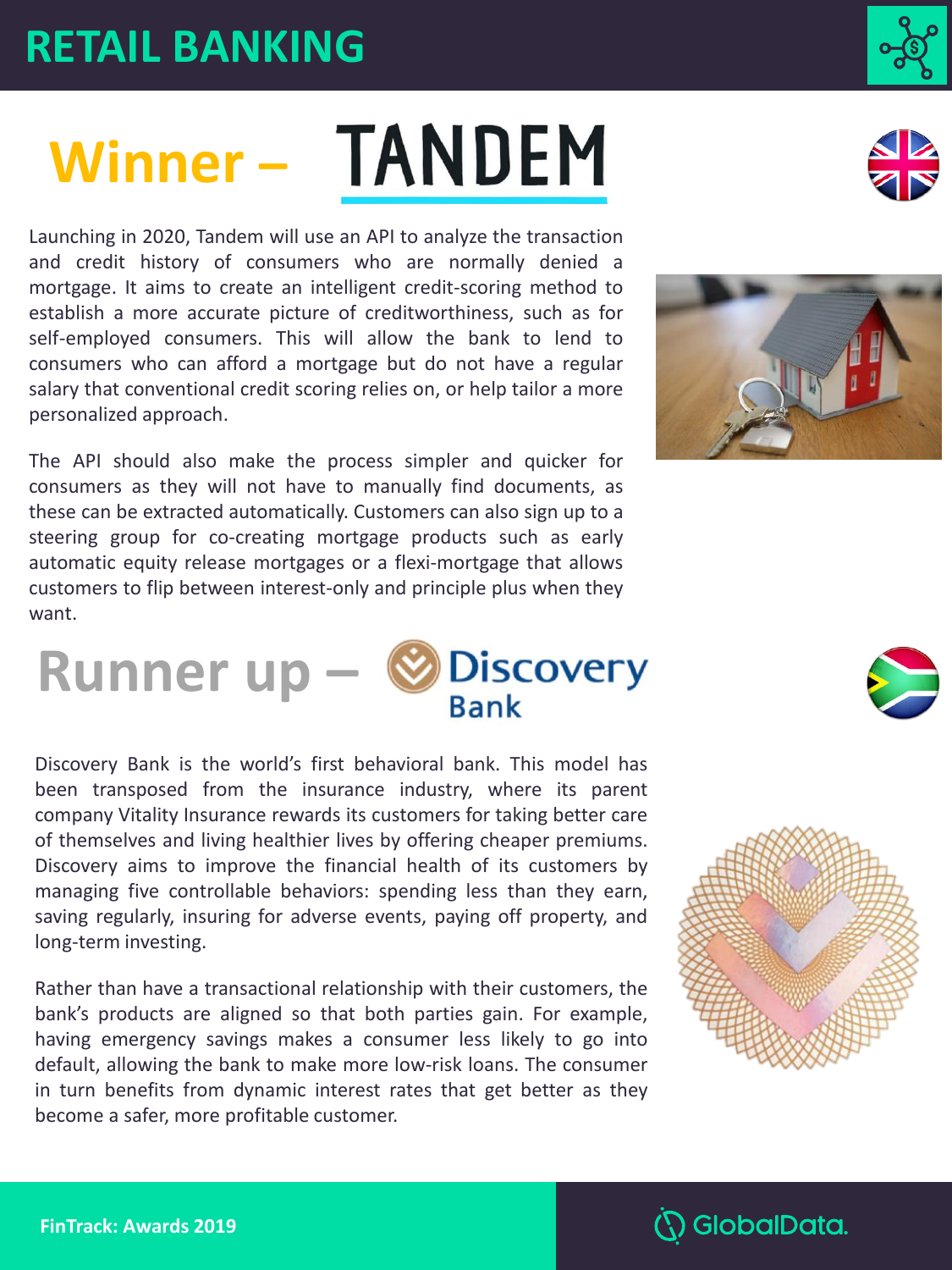## **WEALTH MANAGEMENT**

## **Winner –**

**STABLETON** 

In April 2019, Swiss fintech company Stableton Financial launched an alternative investments platform, bringing together investors, financial intermediaries, investment managers, service providers, and startups. The platform is targeted at financial intermediaries who wish to make the benefits of alternative investments accessible to their retail clients, with its minimum investment threshold set at CHF100 (\$100). Investments cover the usual range of alternatives such as hedge funds, venture capital, alternative lending, and real estate.

It also provides for co-investment with well-reputed investors via its startup and venture program. The program, delivered with investiere, allows retail investors to invest alongside some of the most sophisticated investors in Switzerland. The service opens up such investments to retail investors while relying upon a proven distribution model: financial advisors. Institutions and accredited investors are still accommodated, with tailored portfolios available at CHF500,000 (\$512,000).

### **Runner up –**

In March 2019, Charles Schwab announced that it was moving to a new subscription pricing model for its hybrid robo-advice service. Schwab Intelligent Portfolios Premium replaces the Schwab Intelligent Advisory proposition, which charged 0.28% of clients' assets on a monthly basis. Following an initial \$300 payment, the new service charges \$30 a month and allows unlimited access to a planning professional. While not the first robo-advisor to adopt a subscription model, this approach does make the service more attractive for investors in higher asset bands in terms of fees and access to an advisor.

A fixed fee also increases transparency, allowing for easier budgeting while providing greater value to more affluent customers. Clients, particularly younger investors, have been shown to value such transparency and are typically comfortable with subscription-fee models. The service attracted \$1bn in AUM in the first quarter after its launch.









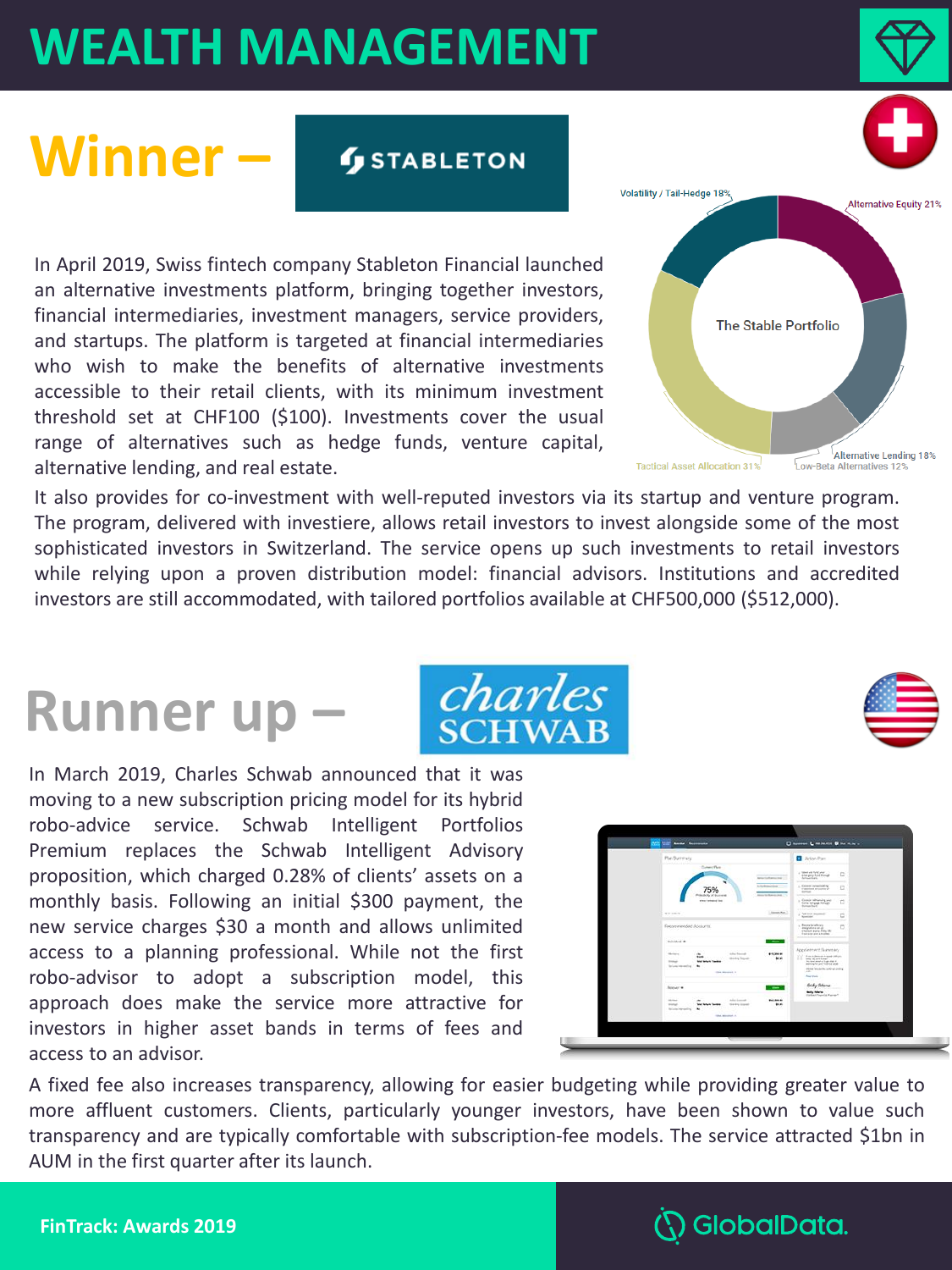### Award criteria

#### **Is it original?**

Is the innovation significantly different to other products or services already on the market?

#### **Is it long-lasting?**

How much longevity will the innovation have? Is the innovation more than a novelty that will only be of transient appeal to consumers? Is it sustainable for providers in the long run, with respect to the cost and complexity of provision?

#### **Is it operationally game-changing for the provider?**

How much impact will the innovation have on providers with respect to cost, speed, and efficiency of provision? Will it reduce barriers to entry or open up new revenue streams?

#### **Will it significantly improve the user experience?**

How much impact will the innovation have on consumers with respect to speed, ease of use, and cost or price? Will it enhance or add value to their experience, or will it lead to improved outcomes for consumers?

#### **Is it market-changing?**

How much overall impact will this innovation have across all market participants, both providers and end users?